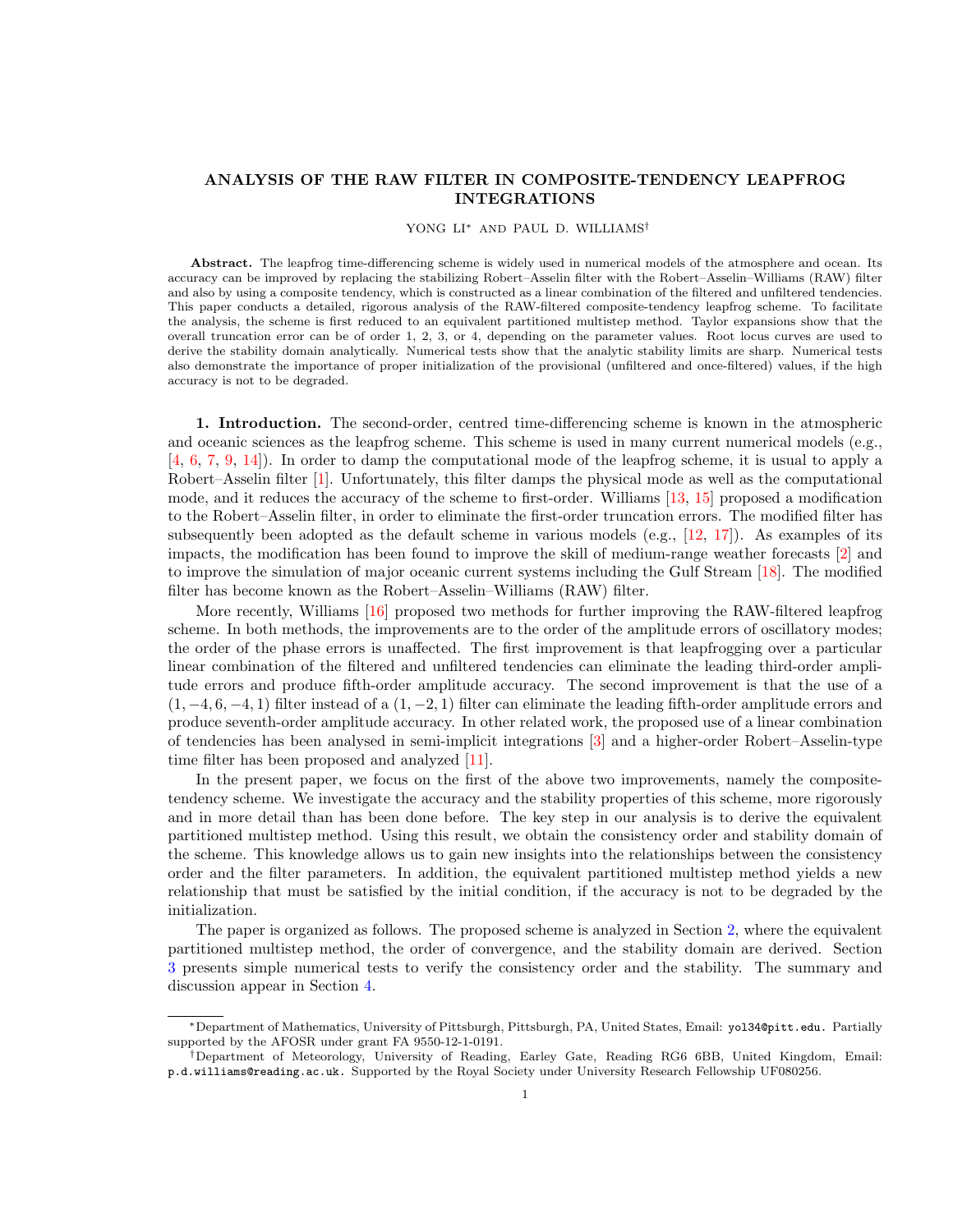<span id="page-1-10"></span><span id="page-1-0"></span>2. Linear analysis. This section presents a linear analysis of the RAW-filtered composite-tendency leapfrog scheme. In Section [2.1,](#page-1-1) the defining equations for the numerical scheme are stated. The equivalent partitioned method is derived in Theorem [2.1.](#page-1-2) Sections [2.2](#page-2-0) and [2.3,](#page-3-0) respectively, derive the consistency order and the stability domain.

<span id="page-1-1"></span>2.1. The numerical scheme. Applied to the complex oscillation equation,

<span id="page-1-9"></span><span id="page-1-6"></span><span id="page-1-5"></span><span id="page-1-4"></span>
$$
\frac{du}{dt} = i\omega u, \ \omega \in \mathbb{R},\tag{2.1}
$$

the RAW-filtered composite-tendency leapfrog scheme  $((5)-(7)$  in [\[16\]](#page-7-12)) is given by

$$
w^{n+1} = u^{n-1} + 2i\omega \Delta t (\gamma v^n + (1 - \gamma)w^n),
$$
\n(2.2)

$$
u^{n} = v^{n} + \frac{\nu \alpha}{2} (w^{n+1} - 2v^{n} + u^{n-1}),
$$
\n(2.3)

$$
v^{n+1} = w^{n+1} + \frac{\nu(\alpha - 1)}{2}(w^{n+1} - 2v^n + u^{n-1}),
$$
\n(2.4)

where  $\Delta t$  denotes the time step. The three dimensionless parameters in the scheme are  $\nu$ ,  $\alpha$ , and  $\gamma$ , where ν corresponds to the classical Robert–Asselin filter parameter, α partitions the RAW filter displacements between the n'th and  $(n + 1)$ 'th time levels, and  $\gamma$  specifies the weighting coefficients for the composite tendency. Although previous work [\[16\]](#page-7-12) has assumed  $0 \leq \gamma \leq 1$ , which may be a natural choice on some grounds, here we allow  $\gamma$  to vary outside this range. The variables  $w^n$ ,  $v^n$ , and  $u^n$  denote, respectively, the unfiltered, once-filtered, and twice-filtered values at time  $t^n = n\Delta t$ . The scheme recovers to the original RAW-filtered leapfrog scheme [\[13\]](#page-7-6) when  $\gamma = 1$ , and recovers to the classical Robert–Asselin-filtered leapfrog scheme [\[1\]](#page-7-5) when  $\alpha = 1.*$ 

The key step to be achieved before performing the consistency and stability analysis is to derive the equivalent partitioned method. This step is achieved in Theorem [2.1.](#page-1-2)

<span id="page-1-2"></span>THEOREM 2.1. The system  $(2.2)-(2.4)$  $(2.2)-(2.4)$  $(2.2)-(2.4)$  is equivalent to the following partitioned multistep method:

$$
u^{n+1} - \nu u^n - (1 - \nu)u^{n-1}
$$
  
= $i\omega \Delta t \Big( (2 + \nu \gamma (\alpha - 1))u^n + \nu (2\gamma + \alpha - 2 - 2\alpha \gamma)u^{n-1} + \nu (1 - \alpha)(1 - \gamma)u^{n-2} \Big),$  (2.5)

or, equivalently,

$$
u^{n+1} - \nu u^n - (1 - \nu)u^{n-1} = i\omega \Delta t \left( [2 + \nu(\alpha - 1)]u^n - \nu \alpha u^{n-1} \right) + i\omega \Delta t \nu (1 - \alpha)(1 - \gamma) \left( u^n - 2u^{n-1} + u^{n-2} \right).
$$

*Proof.* The proof involves expressing  $w^{n+1}$  and  $v^n$  in terms of values of u, and then substituting them into  $(2.3)$  to obtain a single equation in u.

Step 1. Eliminating  $w^{n+1}$  from  $(2.2)$  and  $(2.3)$  gives

$$
u^{n} = \nu \alpha u^{n-1} + (i\omega \Delta t \nu \alpha \gamma + (1 - \nu \alpha))v^{n} + i\omega \Delta t \nu \alpha (1 - \gamma)w^{n},
$$

from which it follows that

<span id="page-1-8"></span><span id="page-1-7"></span>
$$
w^n = p_1 u^n - p_2 u^{n-1} - p_3 v^n,
$$
\n(2.6)

<span id="page-1-3"></span><sup>\*</sup>Note that  $\gamma = 1$  is not required for the scheme to recover to the classical Robert–Asselin-filtered leapfrog scheme, since  $v^n = w^n$  in [\(2.4\)](#page-1-5) if  $\alpha = 1$ .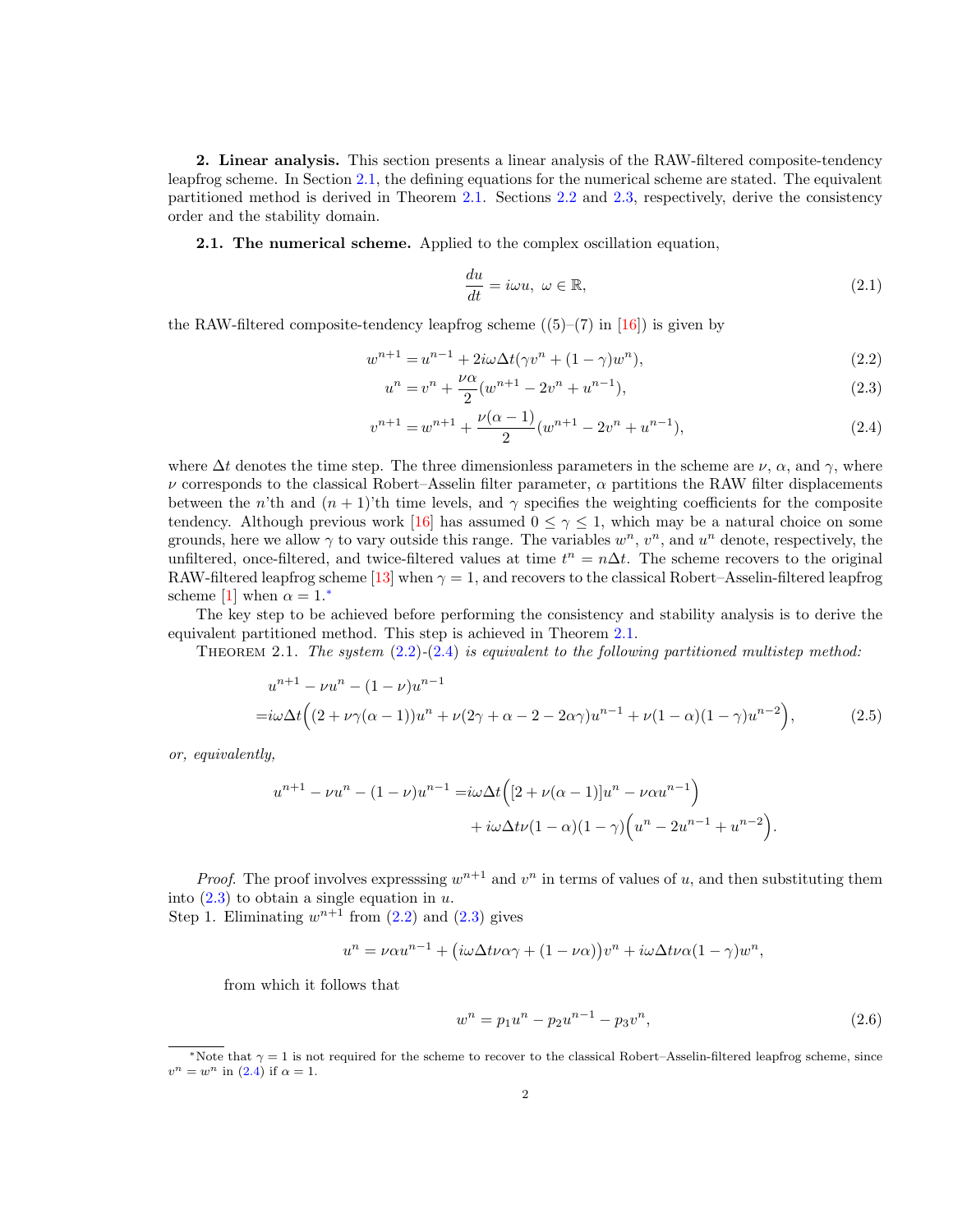where

$$
p = i\omega \Delta t \nu \alpha (1 - \gamma),
$$
  
\n
$$
p_1 = 1/p,
$$
  
\n
$$
p_2 = \nu \alpha/p,
$$
  
\n
$$
p_3 = (i\omega \Delta t \nu \alpha \gamma + (1 - \nu \alpha))/p.
$$

Equivalently, we have

<span id="page-2-2"></span><span id="page-2-1"></span>
$$
w^{n+1} = p_1 u^{n+1} - p_2 u^n - p_3 v^{n+1}.
$$
\n(2.7)

Step 2. Eliminating  $v^n$  from  $(2.3)$  and  $(2.4)$  gives

$$
-(1 - \nu(\alpha + 1)/2) w^{n+1} + \nu(\alpha - 1)u^n + (1 - \nu\alpha)v^{n+1} = \frac{\nu(\alpha - 1)}{2}u^{n-1}.
$$
 (2.8)

By substituting  $(2.6)$  into  $(2.8)$ , we have

$$
-(1 - \nu(\alpha + 1)/2)(p_1u^{n+1} - p_2u^n - p_3v^{n+1}) + \nu(\alpha - 1)u^n + (1 - \nu\alpha)v^{n+1} = \frac{\nu(\alpha - 1)}{2}u^{n-1}.
$$

Then  $v^{n+1}$  is found to be

$$
v^{n+1} = q_1 u^{n+1} - q_2 u^n + q_3 u^{n-1},
$$
\n(2.9)

where

$$
q = (1 - \nu(\alpha + 1)/2) p_3 + (1 - \nu\alpha),
$$
  
\n
$$
q_1 = (1 - \nu(\alpha + 1)/2) p_1/q,
$$
  
\n
$$
q_2 = ((1 - \nu(\alpha + 1)/2) p_2 + \nu(\alpha - 1)) / q,
$$
  
\n
$$
q_3 = \nu(\alpha - 1)/(2q).
$$

Equivalently, we have

<span id="page-2-4"></span><span id="page-2-3"></span>
$$
v^n = q_1 u^n - q_2 u^{n-1} + q_3 u^{n-2}.
$$
\n(2.10)

Step 3. Substitution of  $v^{n+1}$  into  $(2.7)$  gives

$$
w^{n+1} = p_1 u^{n+1} - p_2 u^n - p_3 v^{n+1}
$$
  
=  $p_1 u^{n+1} - p_2 u^n - p_3 (q_1 u^{n+1} - q_2 u^n + q_3 u^{n-1})$   
=  $(p_1 - p_3 q_1) u^{n+1} + (p_3 q_2 - p_2) u^n - p_3 q_3 u^{n-1}.$  (2.11)

Finally, substitution of  $(2.10)$  and  $(2.11)$  into  $(2.3)$  completes the proof.

 $\Box$ 

Having concluded the proof, we can now use the theorem to derive the consistency order and stability domain.

<span id="page-2-0"></span>**2.2.** The consistency order. By Taylor expansions of  $u(t^{n+1})$ ,  $u(t^{n-1})$ , and  $u(t^{n-2})$  at time  $t^n$ , the truncation error of  $(2.5)$  is found to be

$$
\tau_n(\Delta t) = \frac{1}{\Delta t} (u(t^{n+1}) - \nu u(t^n) - (1 - \nu)u(t^{n-1}))
$$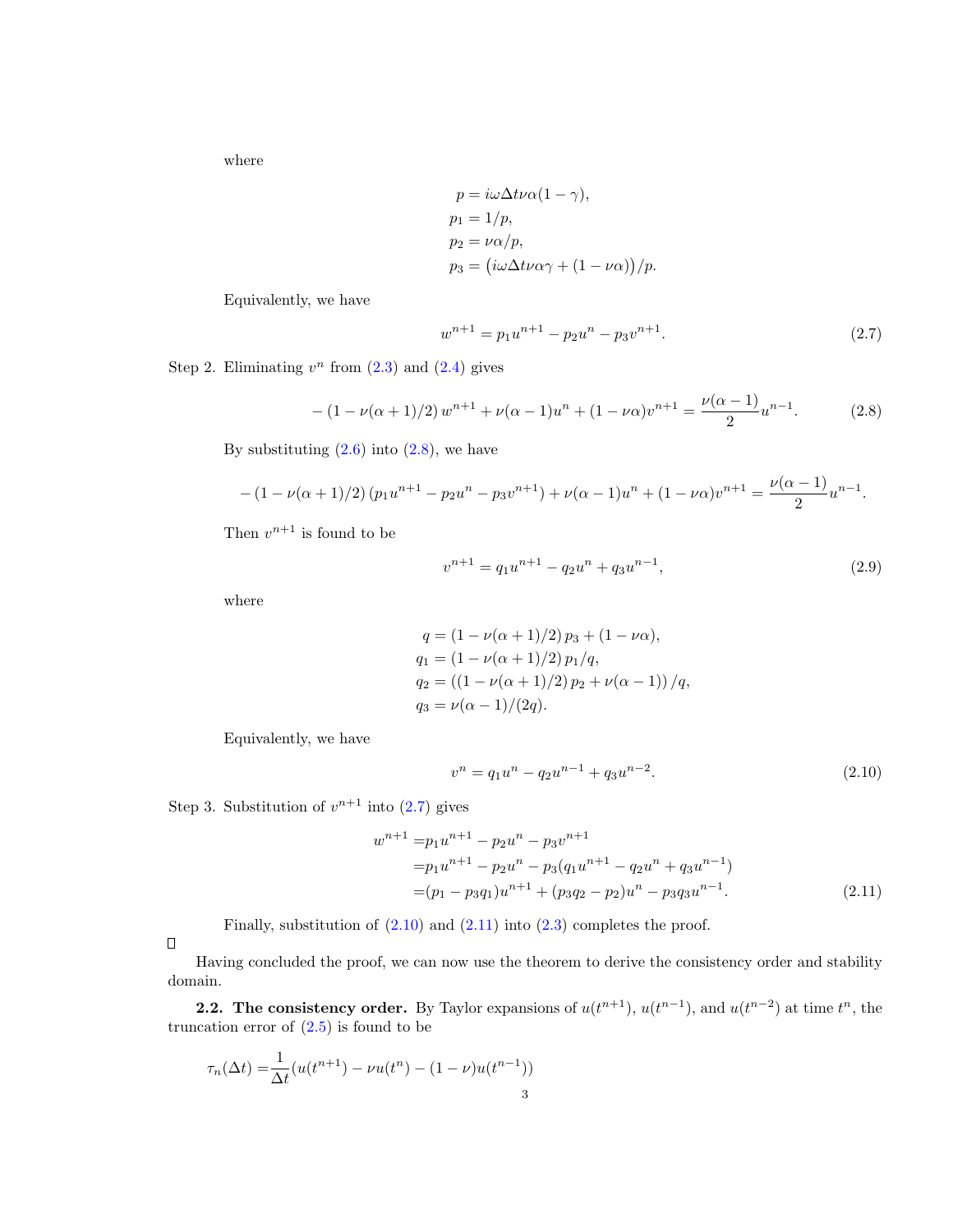<span id="page-3-3"></span>
$$
-i\omega\left((2+\nu\gamma(\alpha-1))u(t^n)+\nu(2\gamma+\alpha-2-2\alpha\gamma)u(t^{n-1})+\nu(1-\alpha)(1-\gamma)u(t^{n-2})\right)
$$
  
=\left(\frac{1}{2}-\alpha\right)\nu(i\omega\Delta t)u'(t^n)+\frac{1}{6}(2-\nu(7-9\alpha)+6\nu\gamma(1-\alpha))\left(i\omega\Delta t\right)^2u'(t^n)  
+\frac{\nu}{24}(25-28\alpha-24\gamma+24\alpha\gamma)(i\omega\Delta t)^3u'(t^n)+\mathcal{O}(\Delta t^4).

We observe that the scheme is generally first order if  $\nu \neq 0.†$  $\nu \neq 0.†$  The scheme becomes second order if  $\alpha = 1/2$ , as noted by Williams [\[16\]](#page-7-12). A new result here is that the scheme becomes third order if  $\alpha = 1/2$  and  $\gamma = (5\nu - 4)/(6\nu)$ . This third-order scheme would require  $\gamma < 0$  if  $\nu < 4/5$ , but there is no reason to forbid negative values of  $\gamma$ . Finally, the scheme becomes fourth order if  $\alpha = 1/2$ ,  $\nu = -8$ , and  $\gamma = 11/12$ , but this case is not of practical interest because the negative value of  $\nu$  means the computational mode is amplified by the filter.

Durran [\[5\]](#page-7-15) proves a general proposition relating the order of the overall truncation error of a timestepping scheme to the order of the phase and amplitude errors. The above findings are consistent with this proposition. In particular, the proposition shows that schemes of order 2 have phase errors of exactly second order, but that schemes of order 4 have phase errors of exactly fourth order. Williams [\[16\]](#page-7-12) reported fourth-order phase errors for the case  $\alpha = 1/2$ ,  $\nu = -8$ ,  $\gamma = (3 - \nu)/(4 - \nu) = 11/12$ , which is consistent with fourth-order accuracy according to the above results.

<span id="page-3-0"></span>2.3. The stability region. The root locus curve of a multistep method is the oriented boundary of its stability region. Thus, one can find the stability region by determining the root locus curve, and such a method is called the root locus curve method (see e.g. [\[8\]](#page-7-16) for more details). In this section, we determine the stability of the proposed schemes using the root locus curve method. We focus on the case  $\alpha = 1/2$ , which is the composite-tendency RAW-filtered leapfrog scheme that is at least second order. We note that the stability of the case  $\alpha = 1$  has been determined in [\[10\]](#page-7-17) as

$$
\omega \Delta t \le \sqrt{\frac{2-\nu}{2+\nu}}.
$$

When  $\alpha = 1/2$ , the characteristic equation of  $(2.5)$  is

$$
\zeta^3 - \nu \zeta^2 - (1 - \nu)\zeta - z \left( (2 - \nu \gamma/2) \zeta^2 + \nu (\gamma - 3/2) \zeta + \nu (1 - \gamma)/2 \right) = 0,
$$

where  $\zeta$  denotes all points on the unit circle, i.e.,  $\zeta = e^{i\theta}$  for  $\theta \in [0, 2\pi]$ , and  $z \in \mathbb{C}$ . The curve of z is the root locus curve. In [\(2.5\)](#page-1-8),  $z = i\omega\Delta t$  lies on the imaginary axis, and hence  $\theta$  satisfies

<span id="page-3-2"></span>
$$
\cos \theta = 1
$$
 or  $\cos \theta = \frac{1 - (2 - \nu)(1 - \gamma)}{2(1 - \gamma)},$ 

provided  $\gamma \leq (3 - \nu)/(4 - \nu)$  to ensure  $|\cos \theta| \leq 1$ . Therefore,

$$
z = 0
$$
 or  $z = \pm i \frac{2}{(1 - \gamma)(4 - \nu)} \sqrt{\frac{(3 - \nu) - (4 - \nu)\gamma}{1 + \nu(1 - \gamma)}}.$ 

These values indicate the intersections of the root locus curve with the imaginary axis in the complex plane. Thus, we learn that the scheme has a stable range of time steps provided that:

$$
\omega \Delta t \le \frac{2}{(1-\gamma)(4-\nu)} \sqrt{\frac{(3-\nu)-(4-\nu)\gamma}{1+\nu(1-\gamma)}}, \quad \gamma \le (3-\nu)/(4-\nu). \tag{2.12}
$$

<span id="page-3-1"></span><sup>&</sup>lt;sup>†</sup>If  $\nu = 0$ , the scheme is generally second order, but then the filter is inactive and the computational mode is uncontrolled.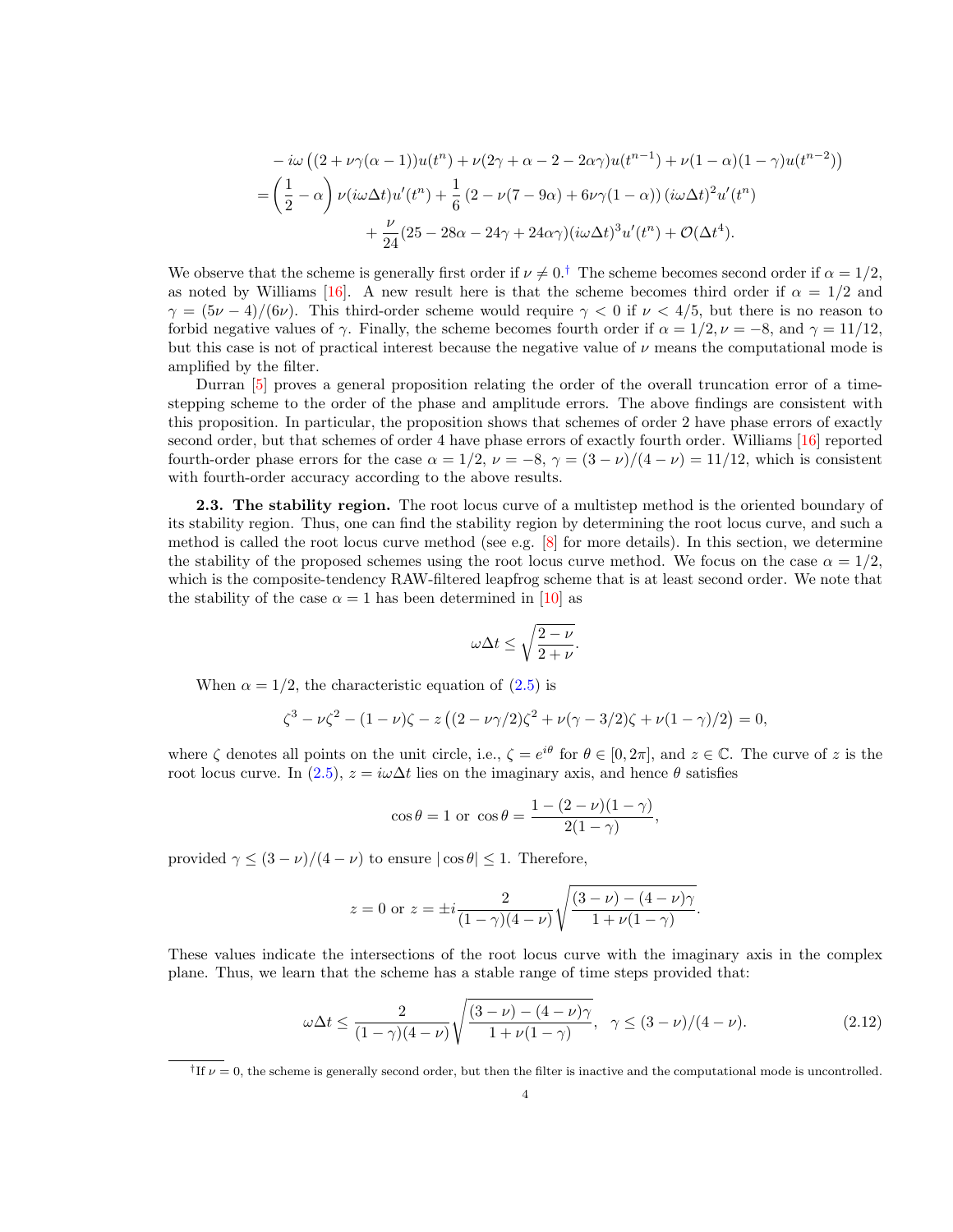We note that the third-order scheme identified in Section [2.2](#page-2-0) has a stable range for the small, positive values of  $\nu$  that are used in practical applications.

The root locus curves for  $\nu = 0.1$  and several combinations of  $\alpha$  and  $\gamma$  are plotted in Figure [2.1.](#page-4-1) The stability region of the third-order scheme with  $\gamma = (5\nu - 4)/(6\nu)$  is enclosed by the imaginary axis and the root locus curve on the left half of the plane, and the stability condition is  $\omega\Delta t \leq 0.2929$ . The stability regions of the rest of the schemes are enclosed by their root locus curves. When  $\alpha = 1/2$ , the root locus curves for  $\gamma = (5\nu - 4)/(6\nu)$ ,  $\gamma = 0$ , and  $\gamma = 1/2$  intersect with the imaginary axis at the three points derived above. In contrast, the root locus curves for  $\gamma = (3 - \nu)/(4 - \nu)$  and  $\gamma = 1$  intersect with the imaginary axis only at the origin, indicating that these schemes are unstable. As  $\gamma$  decreases starting from  $\gamma = (3 - \nu)/(4 - \nu)$ , i.e. as more of the unfiltered tendency is mixed into the composite tendency, the scheme becomes more stable in the sense that the finite stable range increases. In some cases (e.g.,  $\alpha = 0.5, \gamma = 0.5$ ) the scheme has a slightly greater finite stable range than the original Robert–Asselin scheme  $(\alpha = 1)$ .

<span id="page-4-1"></span>

Fig. 2.1: Root locus curves for the scheme [\(2.2\)](#page-1-4)-[\(2.4\)](#page-1-5) are plotted for the case  $\nu = 0.1$ , for various combinations of  $\alpha$  and  $\gamma$ . Note that  $\alpha = 1$  corresponds to the original Robert–Asselin filter.

<span id="page-4-0"></span>3. Numerical tests. This section presents some numerical tests on the composite-tendency RAWfiltered leapfrog scheme. Section [3.1](#page-4-2) analyzes the consistency order and Section [3.2](#page-5-0) analyzes the stability.

<span id="page-4-2"></span>**3.1. Numerical tests for the consistency order.** Consider the oscillation equation [\(2.1\)](#page-1-9). For simplicity, we take  $\omega = 1$  and the initial condition  $u(0) = 1$ , for which the exact solution is  $u(t) = e^{it}$ . To test the impacts of initialization on the numerical errors, we now numerically integrate this oscillation equation using the scheme  $(2.2)$ – $(2.4)$  over the time interval  $[0, 10]$ . The errors stated below are calculated as the absolute difference between the exact solution and the numerical solution at the final time,  $t = 10$ . We take  $\nu = 0.1$ ,  $\alpha = 1/2$ , and  $\gamma = (5\nu - 4)/(6\nu)$ . For these parameters, the errors are expected to be  $\mathcal{O}(\Delta t^3)$ , as shown in Section [2.2.](#page-2-0)

For the first numerical experiment, the initialization method is as follows. Given  $u^1 = u(0)$ , the fourth-order Runge–Kutta (RK4) method is used to calculate  $u^2$ . We then take  $w^2 = v^2 = u^2$  and start the integration loop from  $n = 2$ . The errors for various time steps are shown in Table [3.1,](#page-5-1) together with the inferred rates of convergence. We observe that the rate of convergence is somewhere between 2 and 3, which is not exactly the  $\mathcal{O}(\Delta t^3)$  convergence suggested by Section [2.2.](#page-2-0)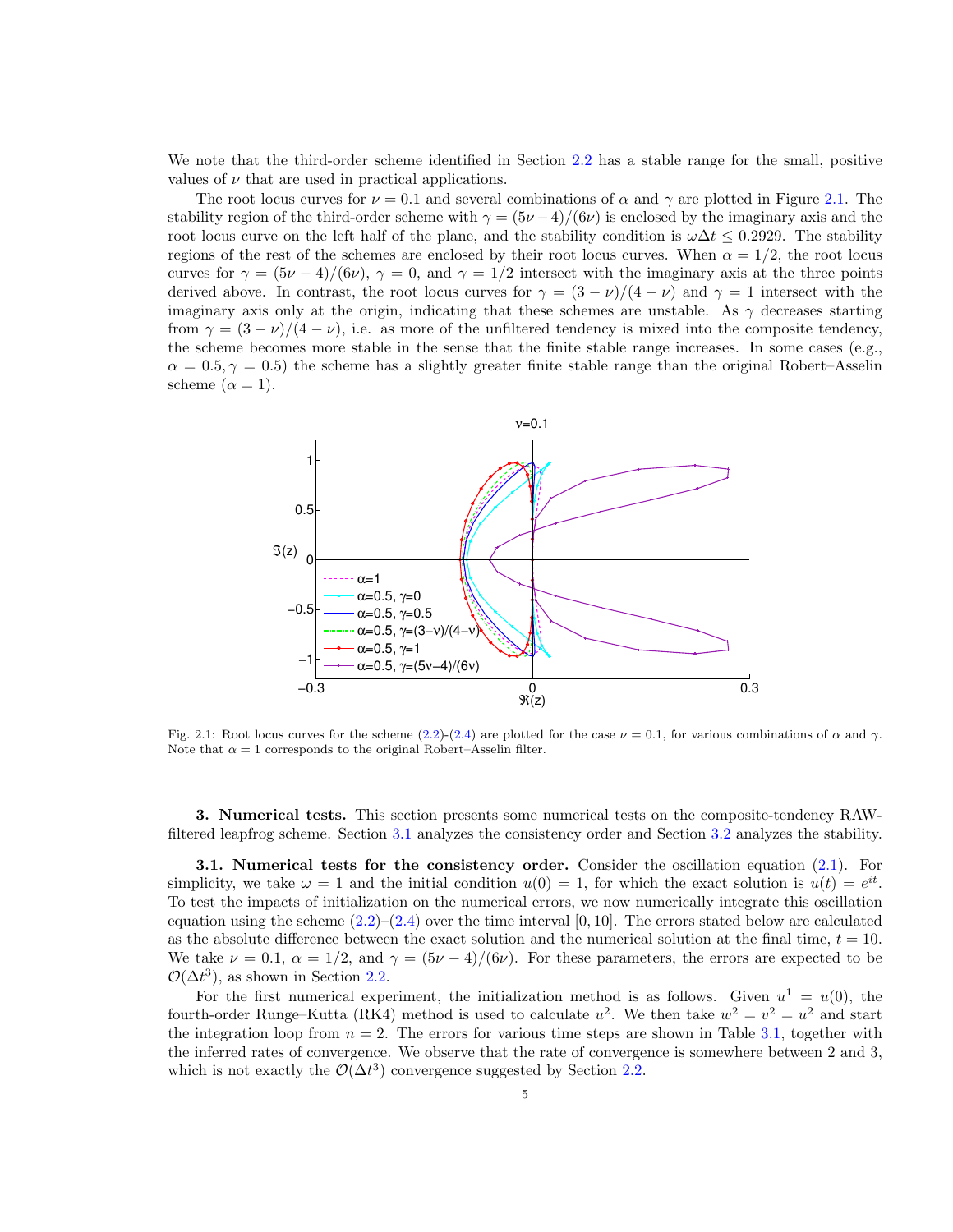| $\Delta t$      | Error                                | Rate |
|-----------------|--------------------------------------|------|
| 1/10            | 1.8960e-03                           | 2.90 |
| 1/20            | 2.5461e-04                           | 2.82 |
| 1/40            | 3.5998e-05                           | 2.70 |
| 1/80            | 5.5301e-06                           | 2.54 |
| 1/160           | $\overline{9.482}$ <sub>2</sub> e-07 | 2.38 |
| $\frac{1}{320}$ | $1.8275e-07$                         |      |

<span id="page-5-1"></span>Table 3.1: The rate of convergence for the scheme  $(2.2)-(2.4)$  $(2.2)-(2.4)$  $(2.2)-(2.4)$  applied to the oscillation equation  $(2.1)$  for  $\omega = 1$  and  $u(0) = 1$ . The parameters are  $\alpha = 1/2$ ,  $\nu = 0.1$ , and  $\gamma = (5\nu - 4)/(6\nu) \approx -5.8$ . Given  $u^1 = u(0)$ , the RK4 method is used to calculate  $u^2$ , and then we take  $w^2 = v^2 = u^2$ , i.e., the initialization of w and v violates  $(2.6)$  and  $(2.10)$ .

The reason for the apparent discrepancy is an improper initialization of the provisional values,  $v$  and w. We initialized  $w^2$  and  $v^2$  as  $w^2 = v^2 = u^2$  and started the loop from  $n = 2$ . However, in order to recover strict third-order accuracy,  $w^n$  and  $v^n$  should depend on the  $u^n$ 's following the relationships in  $(2.6)$  and  $(2.10)$ . We now repeat the numerical experiment using an initialization method that satisfies these relationships, as follows. Given  $u^1 = u(0)$ , we use the RK4 method<sup>[‡](#page-5-2)</sup> to calculate  $u^2$  and  $u^3$ . We then calculate  $w^3$  and  $v^3$  according to [\(2.6\)](#page-1-7) and [\(2.10\)](#page-2-3) and start the integration loop from  $n = 3$ , i.e. the first loop computes  $w^4$ ,  $u^3$ , and  $v^4$ . The results are shown in Table [3.2.](#page-5-3) We observe that the rate of convergence is now much closer to the  $\mathcal{O}(\Delta t^3)$  convergence suggested by Section [2.2.](#page-2-0)

| $\Delta t$     | Error        | Rate |
|----------------|--------------|------|
| 1/10           | $1.7489e-03$ | 2.99 |
| $\frac{1}{20}$ | 2.2035e-04   | 2.99 |
| 1/40           | 2.7650e-05   | 3.00 |
| 1/80           | 3.4628e-06   | 3.00 |
| 1/160          | 4.3326e-07   | 3.00 |
| 1/320          | $5.4183e-08$ |      |
|                |              |      |

<span id="page-5-3"></span>Table 3.2: The rate of convergence for the scheme  $(2.2)-(2.4)$  $(2.2)-(2.4)$  $(2.2)-(2.4)$  applied to the oscillation equation  $(2.1)$  for  $\omega = 1$  and  $u(0) = 1$ . The parameters are  $\alpha = 1/2$ ,  $\nu = 0.1$ , and  $\gamma = (5\nu - 4)/(6\nu) \approx -5.8$ . Given  $u^1 = u(0)$ , the RK4 method is used to calculate  $u^2$  and  $u^3$ , and then we calculate  $w^3$  and  $v^3$  according to [\(2.6\)](#page-1-7) and [\(2.10\)](#page-2-3).

<span id="page-5-0"></span>3.2. Numerical tests for the stability. To test the analytic stability limits, we again consider the oscillation equation [\(2.1\)](#page-1-9) with  $\omega = 1$  and initial condition  $u(0) = 1$ . We numerically integrate this system using the scheme [\(2.2\)](#page-1-4)-[\(2.4\)](#page-1-5) with  $\alpha = 1/2$ ,  $\nu = 0.1$ , and  $\gamma = 0.5$ . The initialization procedure used here is the same as that described in the caption to Table [3.2.](#page-5-3) According to  $(2.12)$ , the maximum stable time step with which the oscillation equation can be integrated with these numerical parameters is  $\delta t = 0.9756$ . The energy of the numerical solution with time steps  $\Delta t = 0.99\delta t$  and  $\Delta t = 1.01\delta t$  over the time interval [0, 200] are plotted in Figure [3.1.](#page-4-1) We observe that the maximum  $\omega \Delta t$  derived in Section [2.3](#page-3-0) is sharp, i.e. it cannot be made more restrictive.

<span id="page-5-2"></span><sup>‡</sup>Any method of at least third-order accuracy could be used.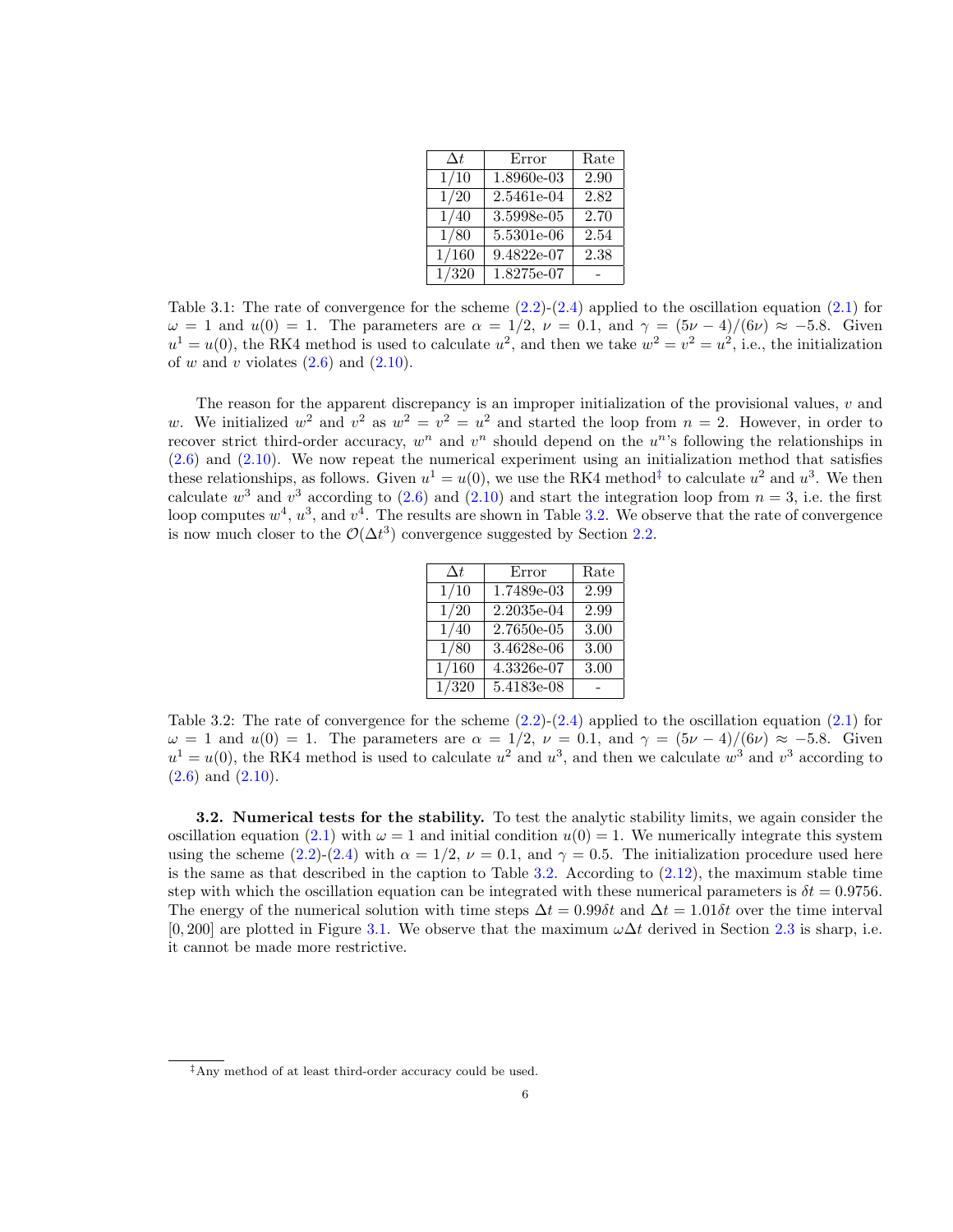<span id="page-6-1"></span>

Fig. 3.1: Energy for the numerical solution of the scheme [\(2.2\)](#page-1-4)-[\(2.4\)](#page-1-5) with  $\Delta t = 0.99\delta t$  (left) and  $\Delta t = 1.01\delta t$  (right), where δt is the theoretical maximum stable time step derived in Section [2.3](#page-3-0) for  $\alpha = 1/2$ ,  $\nu = 0.1$ , and  $\gamma = 0.5$ .

<span id="page-6-0"></span>4. Summary and discussion. In this paper, we have analyzed one of the schemes proposed by Williams in [\[16\]](#page-7-12). We have shown that the scheme applied to the complex oscillation equation is formally equivalent to a partitioned multistep method. We then used this result to derive analytically the consistency order (using Taylor expansions) and stability domain (using the root locus curve method). In general, when  $\alpha = 1/2$ , the scheme has  $\mathcal{O}(\Delta t^2)$  truncation error. The truncation error increases to  $\mathcal{O}(\Delta t^3)$  if, in addition to  $\alpha = 1/2$ , we also have  $\gamma = (5\nu - 4)/(6\nu)$ . We also numerically verified the order of convergence and stability. We have shown that care must be taken to avoid improper initialization of the unfiltered provisional value,  $w$ , and once-filtered provisional value,  $v$ , because increased truncation errors may result.

An important new result in this paper is the identification of the third-order scheme with  $\alpha = 1/2$ and  $\gamma = (5\nu - 4)/(6\nu)$ . The identification of this scheme was facilitated by the partitioned multistep method. The scheme has a finite stable range of time steps and matches the accuracy of, for example, the third-order Adams–Bashforth method. Therefore, the scheme may be of practical interest in atmospheric and oceanic models. For values of  $\nu$  in the practical range,  $\gamma$  will be negative. The form of [\(2.2\)](#page-1-4) lends itself to an interpretation of  $\gamma$  as a parameter specifying the weighting coefficients of the unfiltered and singly filtered tendencies, and hence satisfying  $0 \leq \gamma \leq 1$ . However, re-writing [\(2.2\)](#page-1-4) as

$$
w^{n+1} = u^{n-1} + 2i\omega \Delta t (w^n + \gamma (v^n - w^n))
$$
\n(4.1)

shows that  $\gamma$  need not be restricted to this range, if the tendency is interpreted as the unfiltered tendency (w) modified by a term proportional to the difference between the singly filtered and unfiltered tendencies (v and w). Therefore, we see no problem in using a negative value of  $\gamma$  in order to obtain third-order